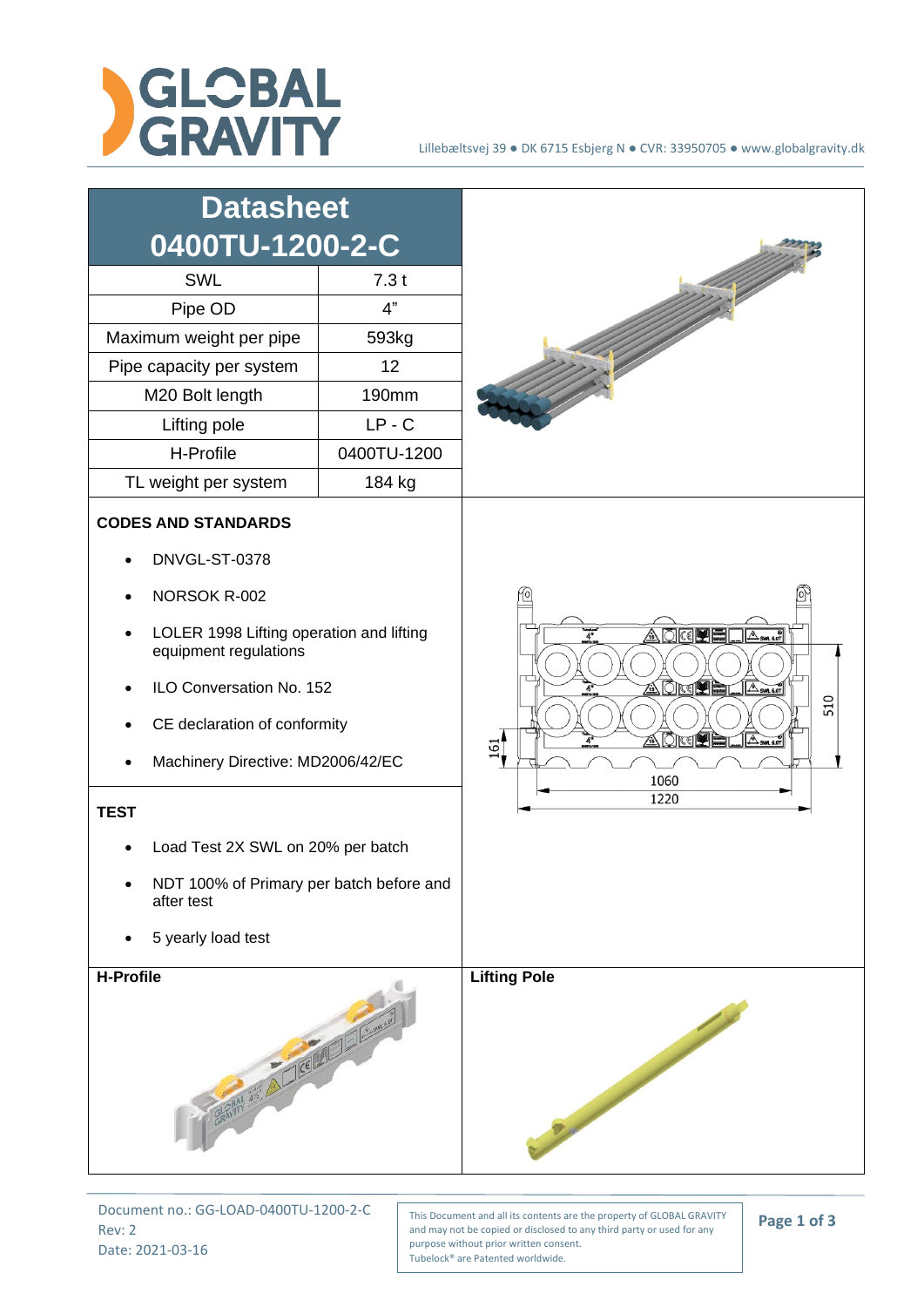

## Lillebæltsvej 39 ● DK 6715 Esbjerg N ● CVR: 33950705 ● www.globalgravity.dk



Document no.: GG-LOAD-0400TU-1200-2-C Rev: 2 Date: 2021-03-16

This Document and all its contents are the property of GLOBAL GRAVITY and may not be copied or disclosed to any third party or used for any purpose without prior written consent. Tubelock® are Patented worldwide.

## **Page 2 of 3**